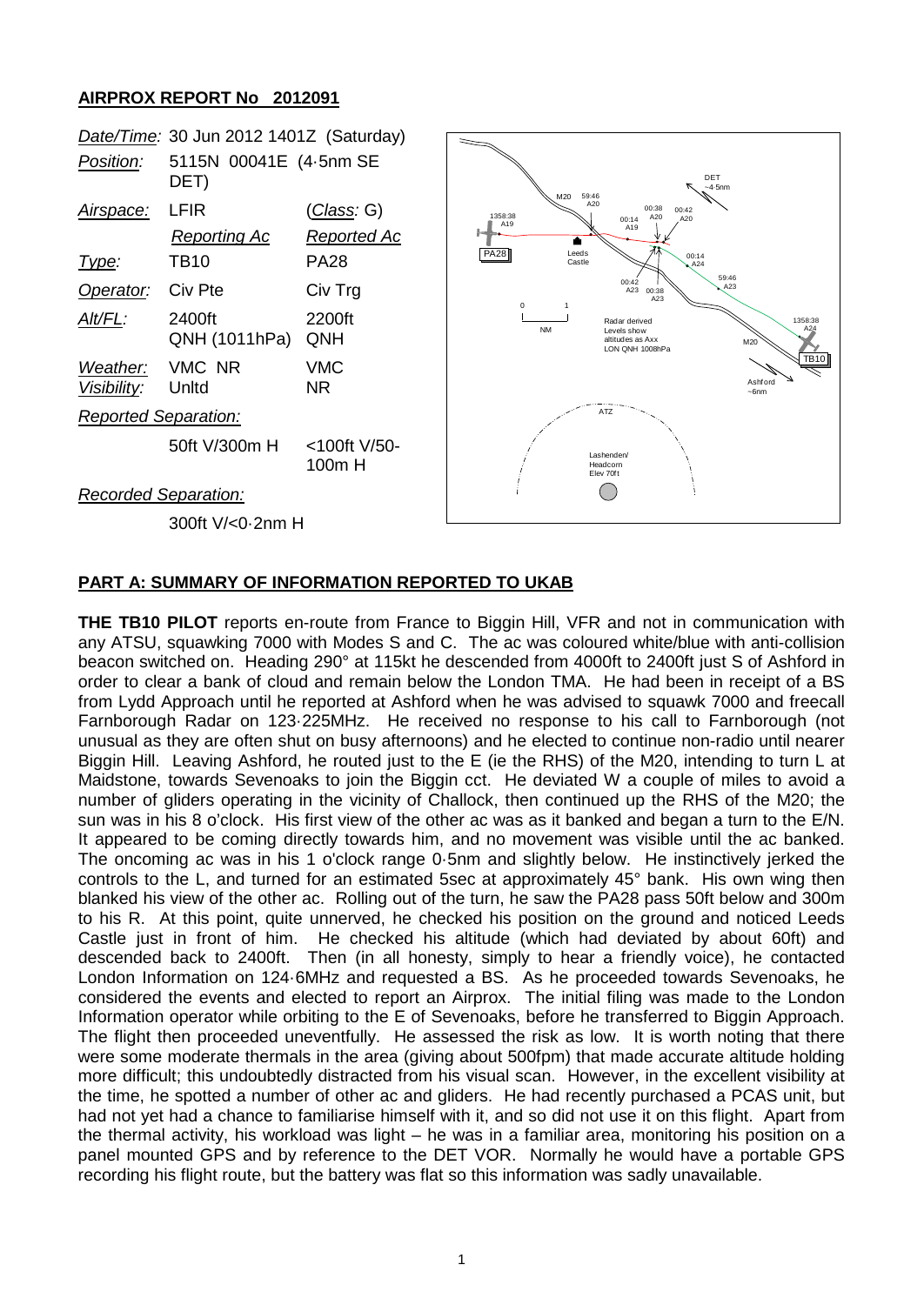**THE PA28 PILOT** reports flying a dual VFR navex from Biggin Hill via N Sevenoaks (M26 motorway) to Deal Kent (track 096°M) with an unknown diversion. The NOTAMs were checked prior to the flight and detailed an airshow at Rochester airport during the period of the flight; this was discussed with the student. They signed off from Biggin approach frequency at Sevenoaks and requested a frequency change to Farnborough Radar E on frequency 123·225MHz. They then turned onto a heading of 105°M, and changed squawk code from 7047 to 7000 as is the normal procedure. The student then attempted to contact Farnborough Radar E for a BS or TS. No reply was received after several attempts. One other flight was heard calling Farnborough on this frequency but also received no reply; no other radio traffic was heard on frequency. Their track took them 2nm S of Rochester ATZ so the student called Rochester Information on 122·25MHz requesting a BS. Rochester replied acknowledging a BS and suggested they stay well S of the ATZ due to the airshow. They were also informed of reports of gliders in the vicinity of DET, presumably from Challock gliding site. They later observed 2 gilders at a lower level closer to Challock. Their track should have taken them 1·5nm N of Leeds Castle but they had drifted S so that they passed just to the S of Leeds Castle. At this point it became evident to the student that they were S of intended track and after a couple of minutes the student informed him he was making a heading correction to the L onto a heading of 095°M. He pointed out that they needed to make an early correction as their projected current track would take them close to Challock gliding site. The student agreed and turned L from 103°M onto a heading of 090°M. He asked the student how he had arrived at his choice of heading and they discussed this for a very brief period. Their position was about 3·5nm SSE of DET flying level at 2200ft QNH, 300ft below cloud in VMC and at 90kt. When he looked up he observed another ac maybe slightly higher at about their 1 o'clock position, range 1nm, just N of the M20 motorway on a reciprocal but parallel track. He assessed that the other ac would pass down their RHS and they made a small turn to the L to ensure that they were on a divergent track; it passed <100ft above and 50-100m clear. He assessed the risk of collision was very low. He did not note the other ac's registration nor did they observe any heading changes by the other ac. Once due S of Sittingbourne they changed frequency to Manston Radar and continued with their planned route.

**THE SWANWICK FIS OFFICER** reports a moderately busy Saturday afternoon and at 1405 the TB10 pilot (in receipt of a BS) reported an Airprox in the vicinity of Maidstone. The TB10 was heading 290° at 2400ft when another ac (reported to be a PA28) passed 50ft below in the opposite direction. The other ac was not in receipt of a service from himself. Details were taken and the TB10 transferred to Biggin Hill at 1411.

**ATSI** reports that the Airprox occurred at 1400:42 UTC, 9nm SE of Rochester Airport and 2nm E of Leeds Castle, between a TB10 and a PA28.

The TB10 was operating VFR on a flight from Le Touquet to Biggin Hill and was not in receipt of an ATS. After the Airprox the TB10 pilot contacted London FIS to make a report. The PA28 was operating on a local VFR flight from Biggin Hill and was in receipt of a BS from Rochester Information (AFIS) on frequency 122·25MHz.

Farnborough ATSU reported that LARS N and E were closed from 1330 to 1439 due to staff being required to facilitate CAS(T) operations. A NOTAM is not issued for a short closure. The Airprox occurred outside the Farnborough LARS-E area of responsibility.

CAA ATSI had access to: RT recording of Rochester Information; area radar recordings; written reports from the both pilots and a written report from the London FISO. The radar system QNH was 1008hPa.

The Biggin Hill METAR shows: EGKB 301350Z 22013KT 190V260 9999 SCT030 18/10 Q1009=

At 1345:08, the radar shows the TB10, 12·6nm E of Lydd Airport approaching the UK coastline at FL040 and squawking 7066, the Lydd Approach VFR conspicuity code.

At 1350:16, the PA28 is shown 6nm SE of Biggin Hill squawking 7000. The PA28 pilot's written report indicated departing from Biggin Hill on a dual VFR navex and after passing Sevenoaks, the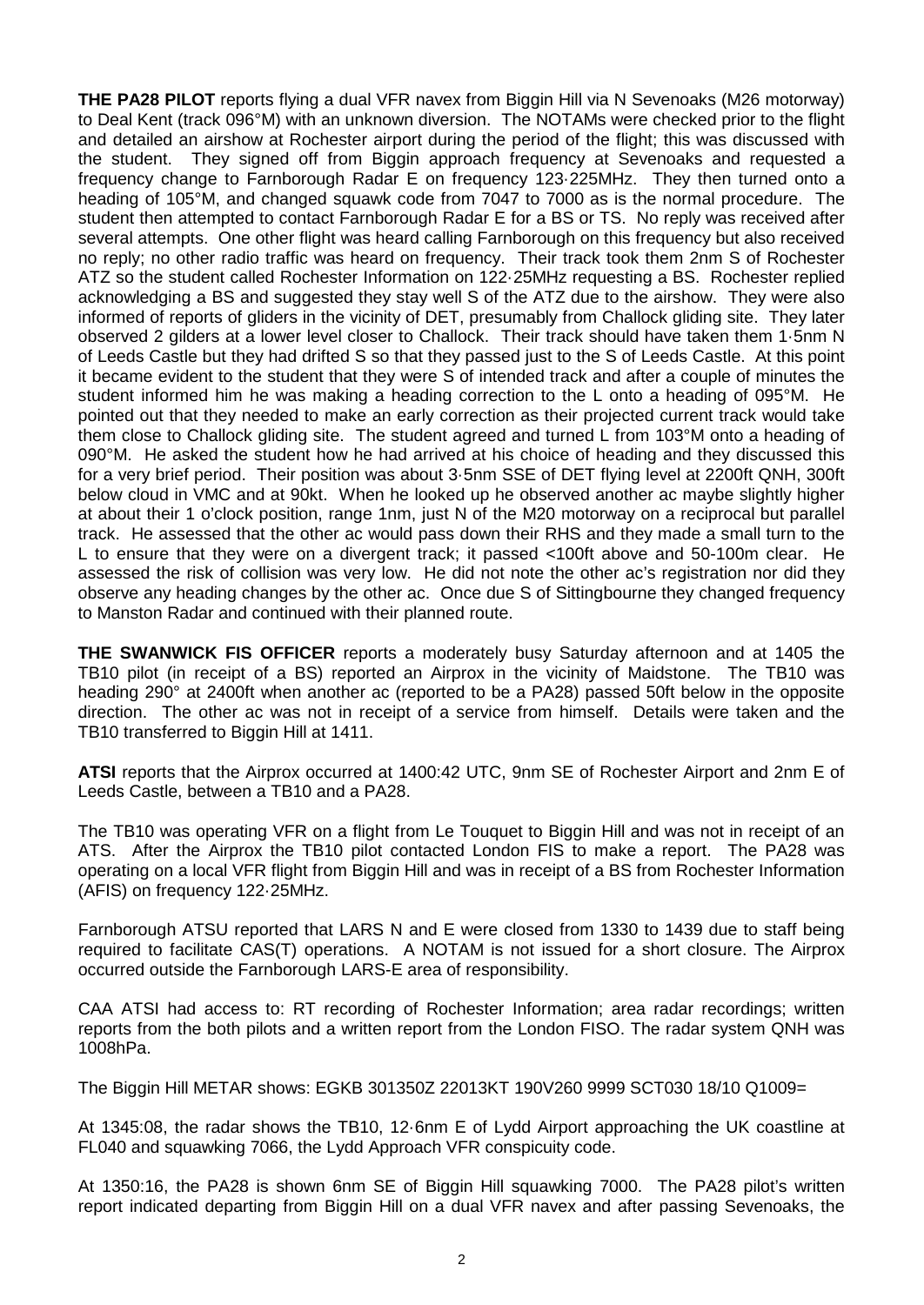PA28 pilot attempted to contact Farnborough LARS E on frequency 123·225MHz, without a response.

At 1353:03, the PA28 pilot contacted Rochester Information requesting a BS, and reported routeing from Biggin Hill via Deal, Whitstable, to pass S abeam Rochester. The PA28 was 7·8nm SW of Rochester Airport and the pilot reported level at an altitude of 2200ft on 1009hPa. The Rochester FISO passed the QNH as 1009 and reported that a display was taking place at Rochester, with 3 other ac operating in the local area. The PA28 pilot advised that he would report passing S abeam Rochester.

At 1353:31, the TB10 is 4·2nm SE of Ashford indicating FL024. The TB10 pilot's written report indicated descending to 2000ft to the S of Ashford changing squawk to 7000 and leaving the Lydd frequency to call Farnborough Radar on frequency 123·225MHz, without any response. The pilot decided to continue non-radio until nearer Biggin Hill. At this point the TB10 was outside of the Farnborough LARS E area of responsibility but within the coverage of Manston and Southend LARS.

At 1356:15, the TB10 at 2400ft, is shown 2·8nm N of Ashford, squawking 7000. The PA28, at 2100ft, is tracking SE'ly and the distance between the 2 ac is 15·6nm. By 1358:38 the distance between the 2 ac is 7·1nm, the PA28 at altitude 1900ft and the TB10 at altitude 2400ft.

At 1400:14, the TB10 at 2400ft, is shown 9nm NW of Ashford, on a NW'ly track. The PA28 is in the TB10's 11 o'clock at a range of 1·6nm, at 1900ft on an E'ly track.

[UKAB Note (1): The CPA occurs between radar sweeps. At 1400:38, the PA28 at 2000ft is shown 0·2nm NW of the TB10 at 2300ft. The PA28 is tracking E and the TB10 is shown commencing a L turn. The next radar sweep at 1400:42 shows the 2 ac have passed abeam and are diverging at a range of 0·2nm, with the TB10 at 2300ft and the PA28 at 2000ft. It was estimated that the 2 ac passed abeam at a range of <0·2nm with a vertical distance of 300ft.]

At 1401:23, the PA28 pilot reported passing abeam Rochester and requested a change of frequency to Farnborough on 123·225MHz.

The TB10 pilot contacted London Information on frequency 124·600MHz. The written report from the London FISO indicated that at 1405 the TB10 pilot reported an Airprox in the vicinity of Maidstone, on a heading of 290° at 2400ft. The PA28 was reported as the other ac travelling in the opposite direction and 50ft below. The TB10 was transferred to Biggin Hill at 1411.

The TB10 flight was not in receipt of an ATS at the time of the Airprox. The PA28 flight was in receipt of a BS from Rochester AFIS. CAP 774, UK Flight Information Services, Chapter 2, Page 1, Paragraph 1, and 5, states:

'A Basic Service is an ATS provided for the purpose of giving advice and information useful for the safe and efficient conduct of flights. This may include weather information, changes of serviceability of facilities, conditions at aerodromes, general airspace activity information, and any other information likely to affect safety. The avoidance of other traffic is solely the pilot's responsibility.'

Rochester Information (AFIS) were able to provide information regarding ac operating in the vicinity of Rochester Airport. The Airprox occurred 9nm SE of Rochester and the FISO was not aware of the TB10. The Manual of Flight Information Services, CAP410 Part B, Chapter 1, Page 1, Paragraph 1, states:

'The FISO's area of responsibility is the aerodrome, the aerodrome traffic zone and the immediate surrounding local area.